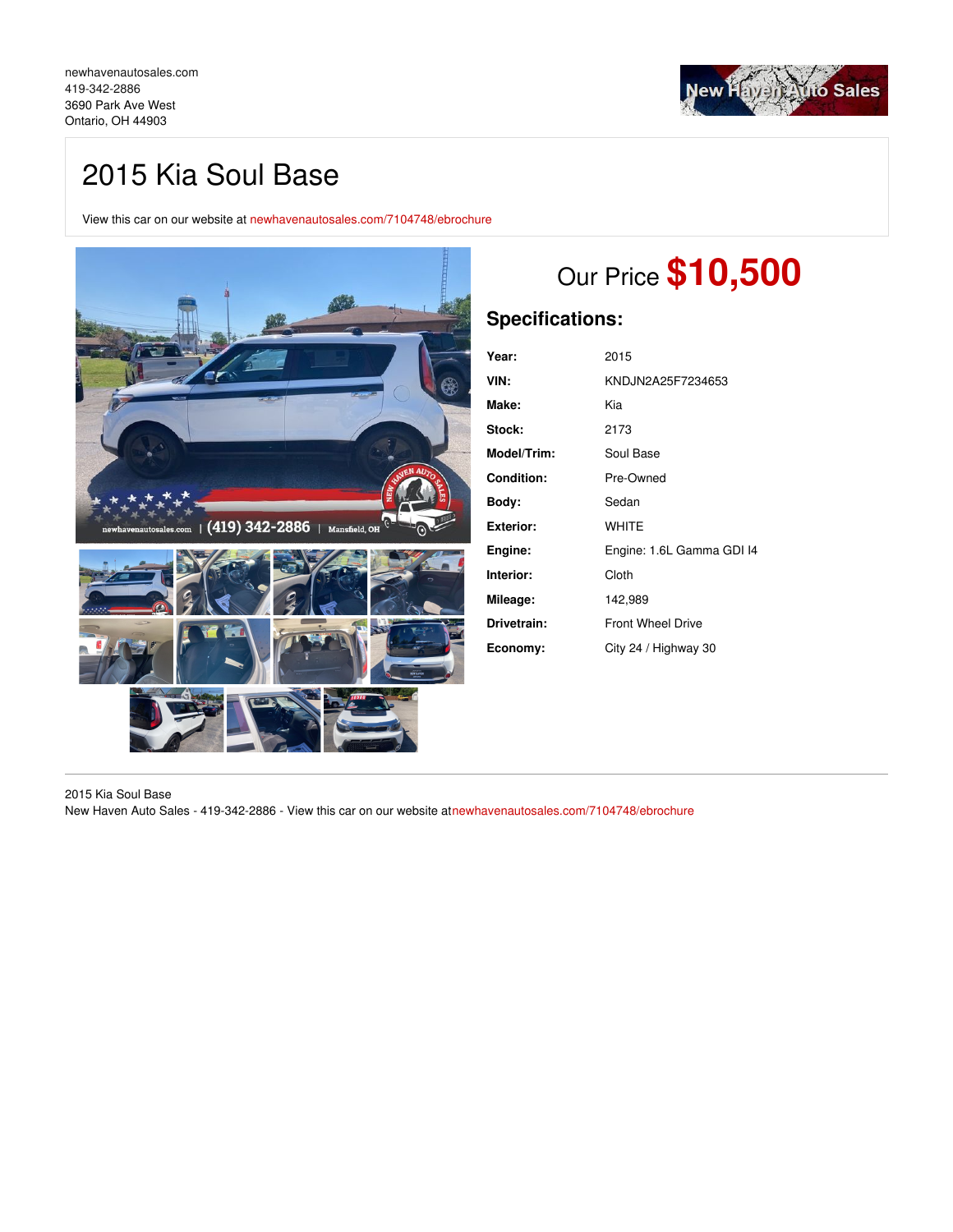

#### 2015 Kia Soul Base

New Haven Auto Sales - 419-342-2886 - View this car on our website a[tnewhavenautosales.com/7104748/ebrochure](https://newhavenautosales.com/vehicle/7104748/2015-kia-soul-base-ontario-oh-44903/7104748/ebrochure)

## **Installed Options**

## **Interior**

- Front Bucket Seats- Driver Seat- 6-Way Adjustable Driver's Seat
- 4-Way Passenger Seat -inc: Manual Recline and Fore/Aft Movement
- 60-40 Folding Bench Front Facing Fold Forward Seatback Rear Seat
- Manual Tilt/Telescoping Steering Column
- Gauges -inc: Speedometer, Odometer, Engine Coolant Temp, Tachometer, Trip Odometer and Trip Computer
- Power Rear Windows and Fixed 3rd Row Windows- Front Cupholder- Rear Cupholder
- Front Cigar Lighter(s)- Ashtray- Remote Releases -Inc: Mechanical Fuel
- Manual Air Conditioning- HVAC -inc: Underseat Ducts- Illuminated Glove Box
- Driver Foot Rest- Interior Trim -inc: Metal-Look Interior Accents Full Cloth Headliner
- Cloth Door Trim Insert- Urethane Gear Shifter Material- Cloth Seat Trim
- Day-Night Rearview Mirror
- Driver And Passenger Visor Vanity Mirrors w/Driver And Passenger Illumination
- Full Floor Console, Mini Overhead Console w/Storage and 2 12V DC Power Outlets
- Front Map Lights- Fade-To-Off Interior Lighting- Full Carpet Floor Covering
- Carpet Floor Trim- Cargo Features -inc: Spare Tire Mobility Kit- Cargo Space Lights
- Driver / Passenger And Rear Door Bins
- Power 1st Row Windows w/Driver 1-Touch Down Delayed Accessory Power
- Power Door Locks w/Autolock Feature- Trip Computer- Outside Temp Gauge
- Analog Appearance
- Manual w/Tilt Front Head Restraints and Manual Adjustable Rear Head Restraints
- 2 12V DC Power Outlets- Air Filtration

### **Exterior**

- Wheels: 16" Alloy- Tires: P205/60R16- Spare Tire Mobility Kit- Clearcoat Paint
- Body-Colored Front Bumper w/Black Rub Strip/Fascia Accent
- Body-Colored Rear Bumper- Black Side Windows Trim and Black Front Windshield Trim
- Body-Colored Door Handles- Body-Colored Power Side Mirrors w/Manual Folding